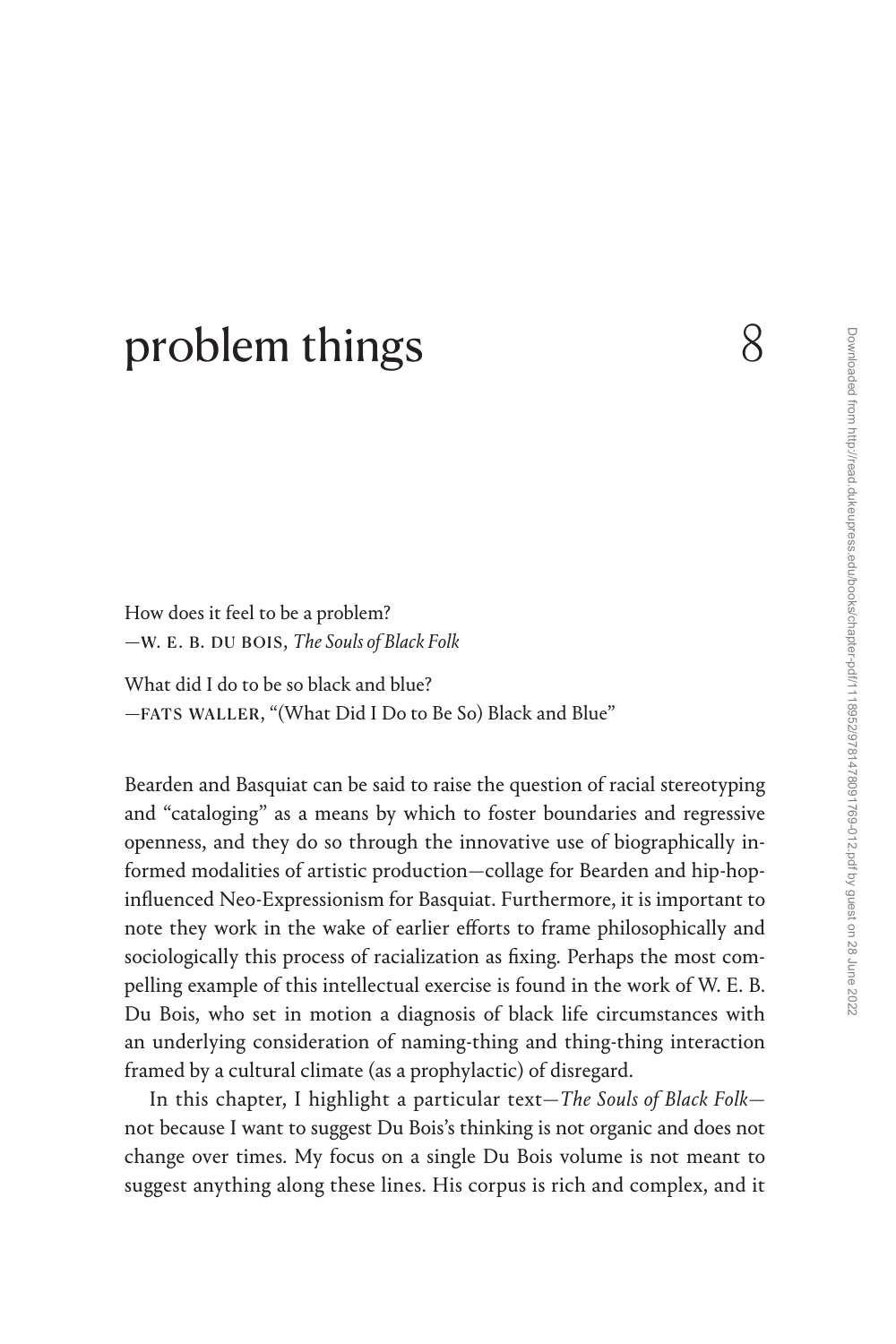demonstrates evolving opinions and theories, which are mindful of shifting sociopolitical circumstances. Yet I limit my attention to this 1903 volume because of the manner in which it outlines a theoretical point of departure for Du Bois regarding the nature and meaning of black being, and it does so in (implicit) conversation with a range of his influences (e.g., William James). The text explicates epistemological and ontological concerns that, while altered in terms of application, continue to inform and influence the conceptual considerations haunting his writings afterward. Still, my concern in interrogating this text involves what it lends readers regarding the nature and meaning of racialized naming-things, not the sociopolitical, intellectual, and economic mechanism one might employ to restructure their relationship to the United States. On this latter point, mechanisms for advancement, Du Bois's thinking differed over time; for instance, he wrestles with the elitism embedded in his early depiction of the "talented tenth." However, I would argue that his sense of a racialized ontology at work in the structuring/restructuring of certain naming-things remained somewhat consistent. That is to say, while the problem of concern to him remains in place, the mechanisms he advances for addressing it shift over time.

*The Souls of Black Folk* entails Du Bois's most widely recognized effort on this score, and that volume begins with a question: "How does it feel to be a problem?"[1](#page--1-0) By this question and his explication of it, Du Bois points in the direction of openness denied—to bounded naming-things. It is helpful to keep in mind that before Du Bois described the double consciousness of African Americans, he first announced the cultural climate, or prevailing ethos, shaping the historical moment.<sup>[2](#page--1-0)</sup> "The problem of the Twentieth Century," he writes in the forethought to *The Souls of Black Folk*, "is the problem of the color-line."[3](#page--1-0) Reiterated numerous times throughout the book, this short but forceful line captured the racial logic of the post–Civil War United States and shaped the public imagination of and expectations for the nation moving forward[.4](#page--1-0) It articulated a sense of bodied experience (i.e., moments of interplay) as wrapped in the garb of racial animosity, and the book's prophetic quality spoke what millions knew but could not articulate safely.

This color-line theory jibed so well with documented activities of a pervasive antiblack racism that it became a frequently employed hermeneutic in both popular and academic analysis. While undeniably impactful and considered by many a complete framing of post-Reconstruction development, what the color-line pronouncement points to, however, is only one dimension of a dualism, what Du Bois references as the "Negro problem." At the start of the first essay in *Souls*, "Of Our Spiritual Strivings," Du Bois reflects,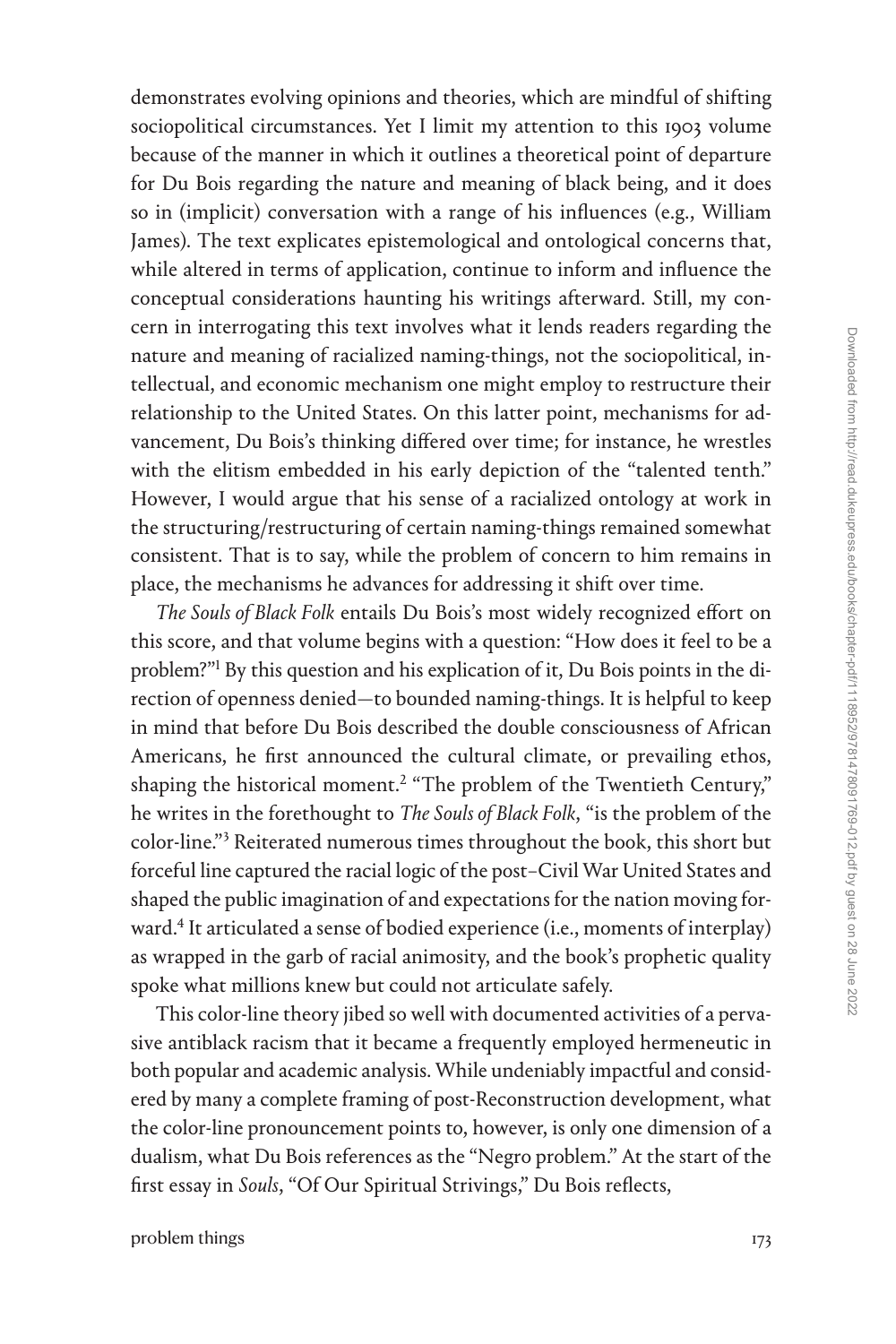Between me and the other world there is ever an unasked question: unasked by some through feelings of delicacy; by others through the difficulty of rightly framing it. All, nevertheless, flutter round it. They approach me in a half-hesitant sort of way, eye me curiously or compassionately, and then, instead of saying directly, *How does it feel to be a problem*? they say, I know an excellent colored man in my town; . . . or Do not those Southern outrages make your blood boil? At these I smile, or am interested, or reduce the boiling to a simmer, as the occasion may require. To the real question, how does it feel to be a problem? *I answer seldom a word*. [5](#page--1-0)

*How does it feel to be a problem?* With this question, Du Bois highlights the second dimension of the dualism, what I will call the *problem soul*. It is the naming-thing present within a context defined by effort to racially close off and deny active openness; furthermore, the problem soul is marked by a sensibility regarding or posture toward the U.S. cultural climate defined by a vicious logic of racial difference as dangerous.<sup>6</sup> My read of Du Bois suggests not that double consciousness causes the problem soul (as a problem of interplay), but rather it is prior to the Negro problem.<sup>7</sup> The problem soul involves positioning of intent expressed through the African American's existential movement in the world as a troubled and troubling bodied naming-thing trapped by conflicting identities articulated in terms of discourses of boundaries and a certain type of fixity. While important to the larger argument, the problem soul has received limited consideration, and as a consequence our understanding of Du Bois's aim within *Souls*, his most popular text, is truncated.

The Negro problem, framed as a cultural ontology of twoness, is addressed in terms of social, material, and political alterations to public and private life bent on making African Americans whole and functioning citizens—that is, open naming-things.<sup>8</sup> The problem soul, the diagnostic of concern, however, entails a web of psychological, philosophical, social, theological, and affective vantage points constituting a posture that seeks to trouble such violent closing off and reaction against openness. Hence, understanding the problem soul requires a different framing. I suggest adaption of William James's "sick soul" as heuristic for exploring sensitivity to the particular posture toward the world Du Bois intends by the problem soul as marker of interplay fought against. Suggesting the possibility of such a link does not push an unreasonable intellectual connection.<sup>9</sup> To the contrary, Du Bois's "problem" viewed in relationship to James's "sick soul" merely tags a connection that extends beyond more widely recognized overlap. My effort entails unpacking what biographers Arnold Rampersad and David Levering Lewis note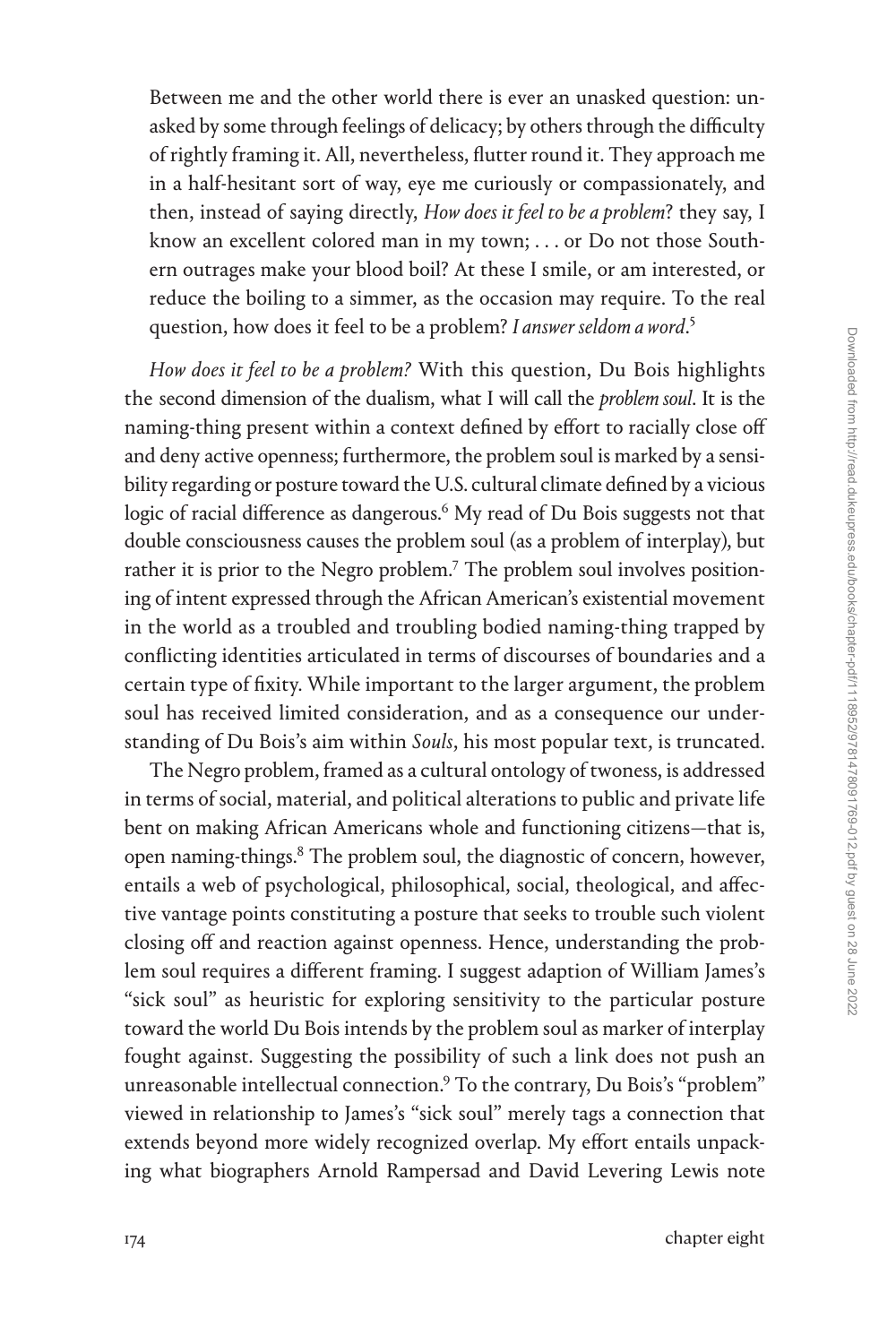in terms of Du Bois's use of the popular psychological category of twoness, which is shadowed by James's "hidden self," or "subconscious." Both the former and the latter escape our full grasp—just as Du Bois's duality avoids our efforts at unification.<sup>10</sup> Ross Posnock puts it well: "With his poetic genius, Du Bois turned skepticism of stable selfhood into an indelible image of the black Americans' anguished psychic striving.["11](#page--1-0)

Before moving on, I want to first acknowledge a point that will come up again and that relates to the "anguished striving" noted by Posnock. Simply put, the problem soul, at first read, might be thought to advise a nihilistic or fatalistic turn. However, this is far from what Du Bois intends. Rather than that, Du Bois operates consistent with moralist-absurdist sensibilities later exhibited by writers like Nella Larsen and Richard Wright and theorized by Albert Camus. There is no surrender, no nihilism in statements by Du Bois such as this: "... the travail of souls whose burden is almost beyond the measure of their strength, but who bear it in the name of an historic race, in the name of this land of their fathers' fathers, and in the name of human opportunity.["12](#page--1-0) The "No!" to demands associated with the cultural climate marking this description of postslavery life is echoed in the "No!" to false promises of redemption recorded by writer Nella Larsen's character Helga Crane in *Quicksand*; in the "No!" to racial terror written by Richard Wright in terms of his life and that of his character Fred Daniels in "The Man Who Lives Underground," and in the perpetual labor of the absurd hero, Sisyphus, endorsed by Camus. This consideration is important because attention to a moralistabsurdist sensibility helps clarify the nature of the problem soul and aids in our surfacing the call for perpetual struggle (i.e., perpetual openness) rather than nihilism central to Du Bois's diagnosis of "strange experience" summed up in *Souls*. [13](#page--1-0)

## Double-Consciousness

According to Du Bois, the system of slavery resulted in global cooperation premised on material need and resource, and guided by metaphysical stipulations. One proviso marked Africans as inferior (e.g., fixed and bounded) in every respect, and another extended the correctness of this argument through violent coercion of African Americans into believing themselves inferior (and confined with limited opportunity for interplay).<sup>14</sup> The goal of this debased epistemology and dwarfed ontology is control over docile naming-things, tame minds, and the nation's sociopolitical and economic infrastructure.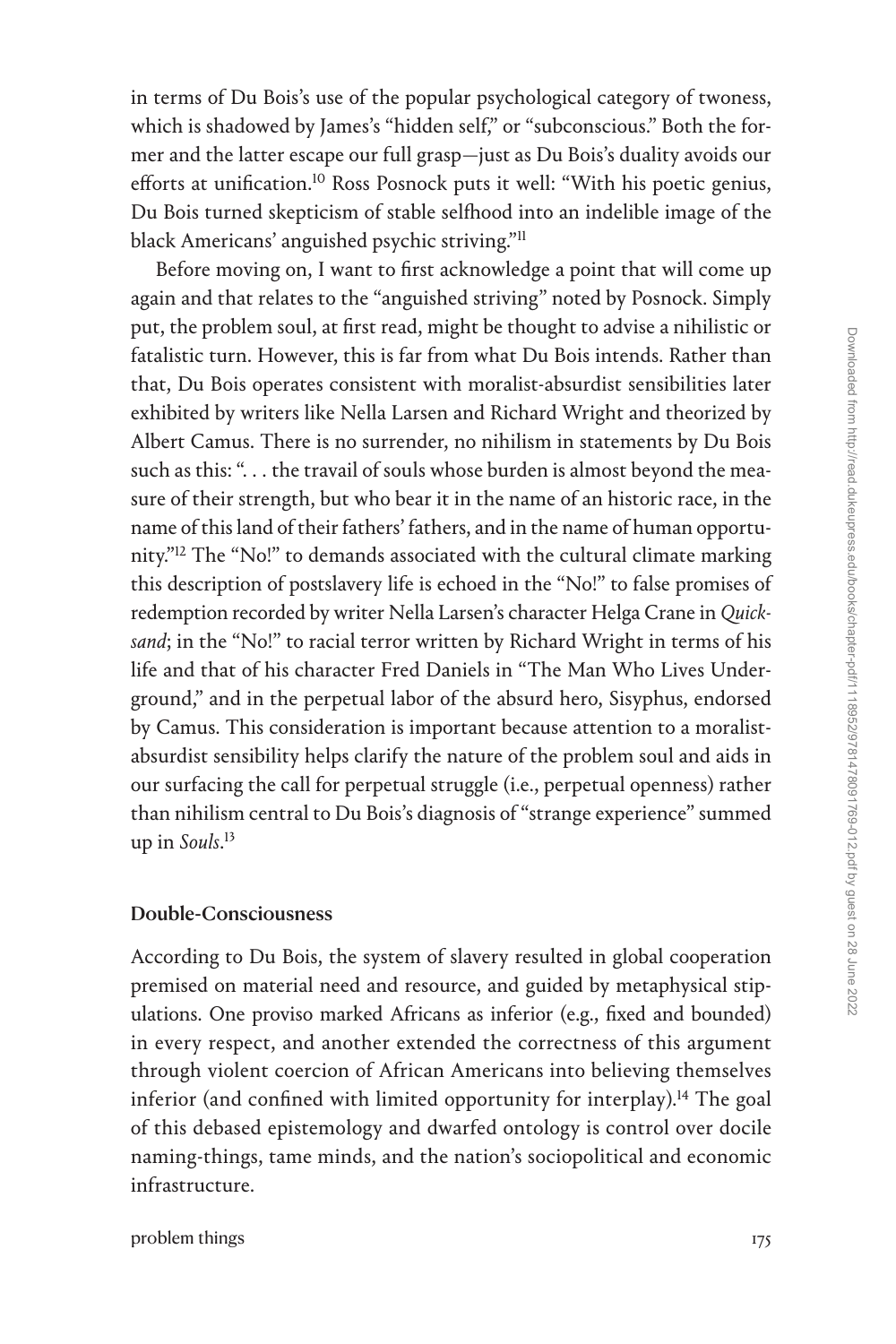Freedom troubles this logic in that it disrupts what were once assumed stable cultural identities by forcing a rethinking of the African American's occupation of time and space. A consequence of this rethinking is doubleconsciousness—two warring cultural identities African Americans attempt to hold together (as a matter of interaction) in a historical context ill-equipped to grasp and appreciate such complexity.<sup>15</sup> That is to say, against societal wishes, African American naming-things seek interplay between themselves and other things so as to maintain openness over against boundaries limiting interaction on particular sociopolitical and economic fronts.<sup>16</sup> This dilemma is the birth of the existential Negro problem—framed by life within a context of close but troubled proximity without old methods of regulation—played out on geography of entitlement and opportunity, marred by exclusionary borders.

In the essay "Of the Dawn of Freedom," Du Bois offers a question capturing this problem: "What shall be done with Negroes?"[17](#page--1-0) First addressed in an expansive and systematic manner through the Freedmen's Bureau, the answer to that nagging question involved judicial structures, economic opportunity, political involvement, educational organizations, and social maneuvering.[18](#page--1-0) This approach entailed an assumption that double-consciousness is addressed best through integration and material intervention—thereby tackling the basis of disregard, countering assertions of inferiority, and opening access to "life, liberty, and the pursuit of happiness." Nonetheless, the failure of this tactic is clear in that for so many the African American had not been reconstituted but simply and inconveniently repositioned. In a word, the formerly enslaved were visible in an altered way, but this did not constitute a substantial change in sentiment toward them. "For this much all men know," writes Du Bois, "despite compromise, war and struggle, the Negro is not free."[19](#page--1-0) He outlines this situation by vivid sociological and historical narratives regarding life in particular regions of the nation where he believed the Negro problem most graphic.<sup>20</sup>

Effort to foster a "better and truer self" produces frustration in that it involves what Du Bois references as the "contradiction of double aims."[21](#page--1-0) Appealing to a religious vocabulary, he expresses these wasted efforts as "wooing false gods and involving false means of salvation."<sup>[22](#page--1-0)</sup> There is a relationship here to tragic-soul life by means of which Du Bois presents, through the musical form of the spirituals and religious rituals, an African American theological response to these existential conditions.<sup>23</sup> Impact, if any, is short-lived, as Du Bois hints at through the fiction undergirding the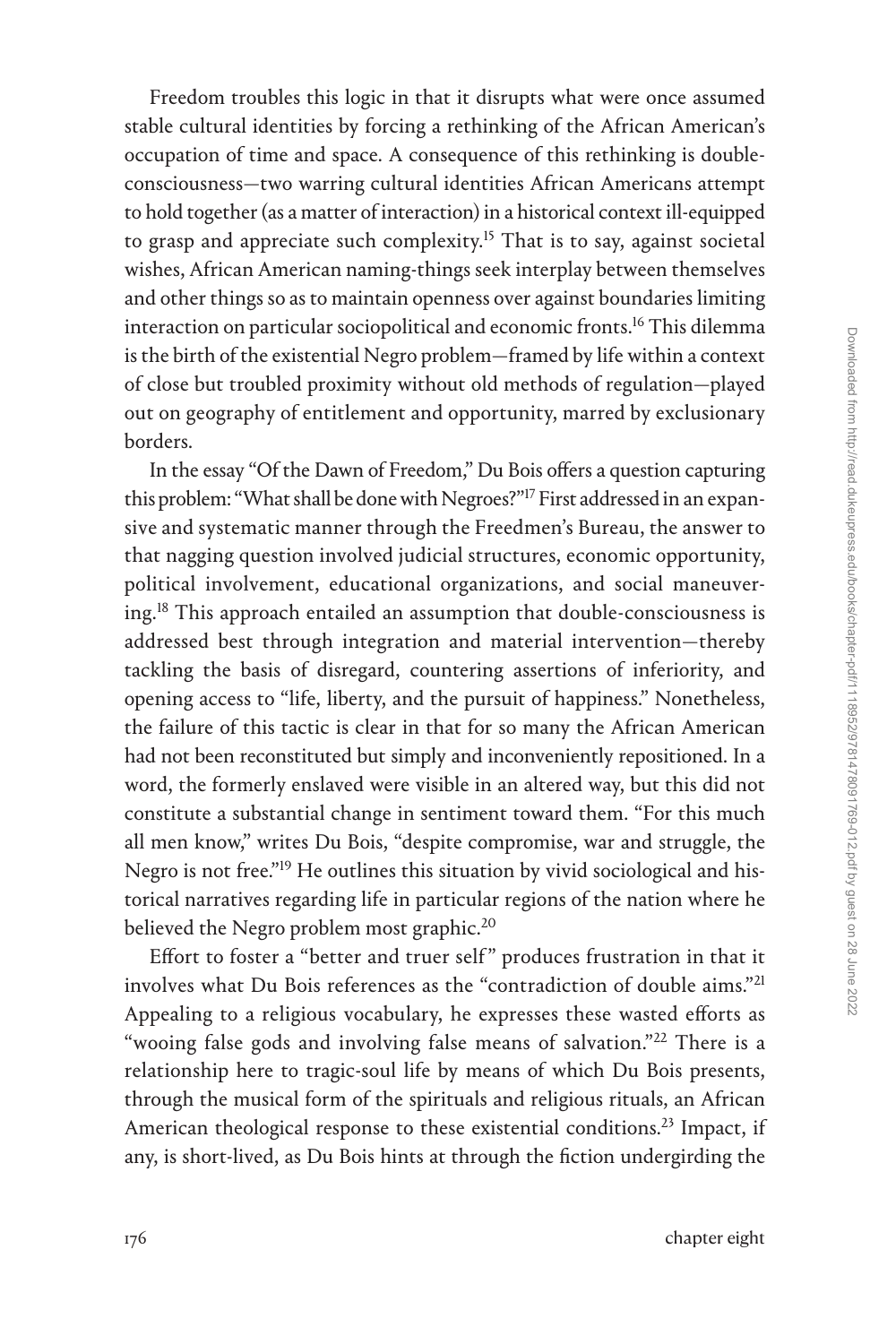spirituals.<sup>24</sup> Creating synergy between past and present, these songs wish for a future that does not come. Hence, they are for Du Bois sorrow songs, hauntingly beautiful sorrow songs. The spiritual communities in which these songs were housed primarily and the ministers who led those communities failed to impact the cultural climate that suffocated their aspirations. While Du Bois might have known something of the genre before this transformation, he knew nothing of their context of creation—nothing of the hush arbors, nothing of the traumas of enslavement that provided the affective quality of the narratives, and he believed little of the theological assumptions embedded in their lyrical content. What he did know and what he did experience is this: each attempt to demand something of the world is met with frustration, and so the Negro problem persists.

What should be done with the Negro presupposes a prior consideration: How does it feel to *be* a problem? It is with respect to this question that Du Bois presents the problem soul, which, again, is conditioned, informed, and shaped by a particular cultural climate, or what Du Bois references as a "new philosophy of life" associated with the technologies and strategies of racial deep disregard.[25](#page--1-0) It is this philosophy that articulates the "soul-life" of the nation in which by definition African Americans participate.<sup>26</sup>

## Sick Soul

As claimed earlier, William James's description of the sick soul lends itself to framing the problem soul. In suggesting this exploration, I am concerned to apply this category beyond the world he describes, beyond his framing of religion, and beyond the individual concerns that mark *The Varieties of Religious Experience*. [27](#page--1-0) In appealing to James's sick soul within this larger context, my aims are to highlight the details of this posture named the problem soul, and thereby capture something of its sensibility and the cultural climate of exclusion it stands against.

I imagine this language will hit some ears wrong. Perhaps it is too clinical, suggesting illness of some sort. However, while to limit the analysis to clinical and medical diagnosis would miss the point, Du Bois does suggest the psychological as a dimension of the situation he describes, and James proposes a philosophical reading. One hears this, for instance, in his naming of the most widely borrowed notion from *Souls* (double-consciousness), which entails Du Bois suggesting African Americans suffer from cultural personality dissociation—or a type of metaphysical and cultural disorder, perhaps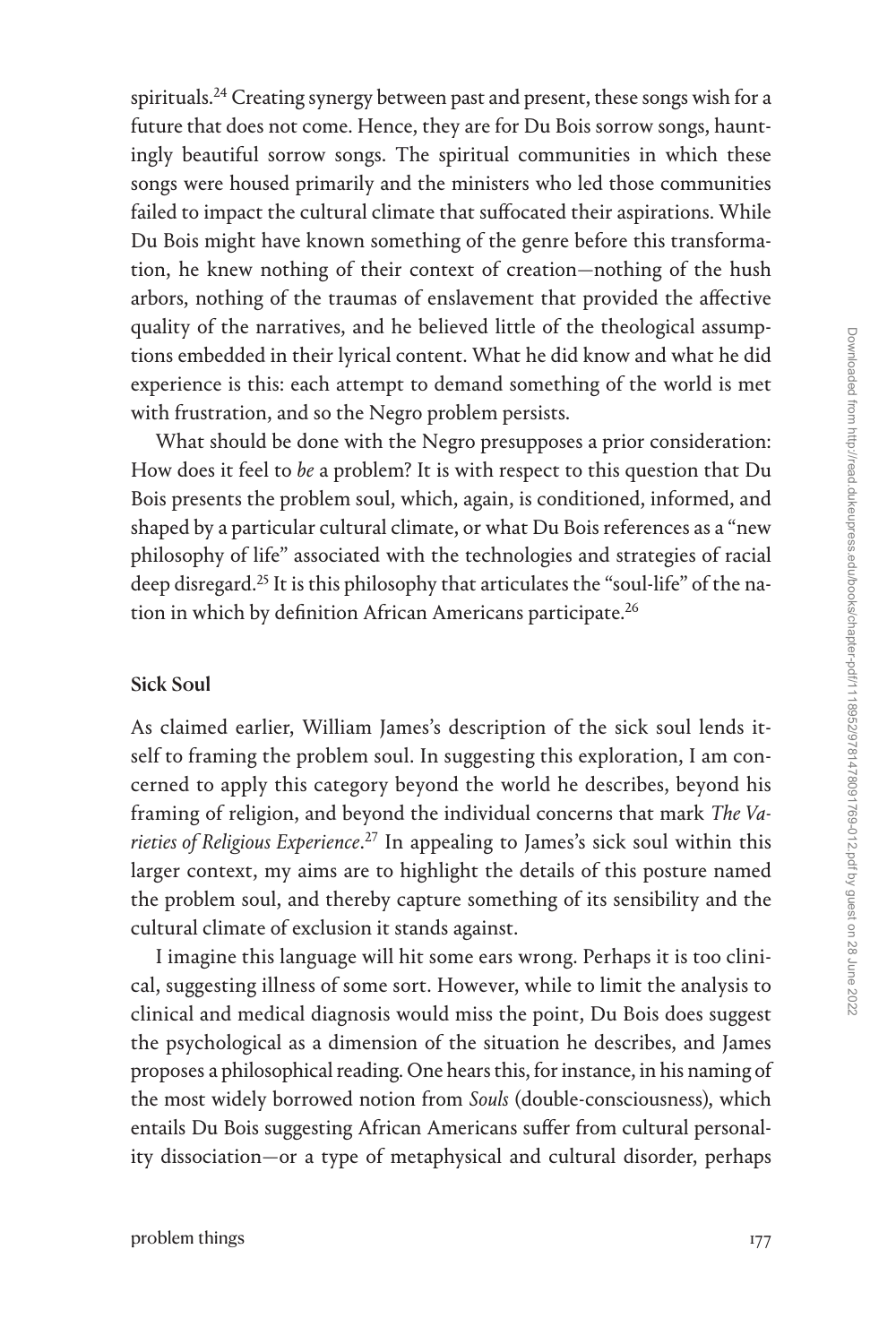cultural schizophrenia, or even a type of cultural dissociative identity disorder. Yet this rendering of the situation, the historical moment, is tied to sociological, historical, and cultural consideration and pronouncements. Using a heuristic of the sick soul, against what might be initial resistance on the part of those who are more comfortable with a type of heroic quality lodged in a sense of tragedy overcome in Du Bois, allows for a different range of questions, a different sense of the problem plaguing Du Bois, and the connection of this problem to death.

Prior to the sick soul, James described a healthy-mindedness marked by optimism regarding circumstances, seeing them as generally good despite all. This stance takes two forms. The first, which is involuntary, defines an immediate emotion of happiness regarding the conditions of life. The second is systematic healthy-mindedness and entails conceptualization of life in a general sense as good.<sup>28</sup> Despite what the term "healthy-minded" might suggest, it is a narrow approach that works with a limited range of experiences.[29](#page--1-0) As Charles Taylor notes, the terminology used by James—"morbid," "sick," and "healthy"—suggests a preference for the "healthy-mindedness." However, this is not the case. "James," Taylor writes, "identifies with the sick here. Not just that this is where he classes himself, without, of course, explicitly saying so . . . but also in that he sees the sick as being more profound and insightful."[30](#page--1-0) As a religious attitude, healthy-mindedness is practiced as we, according to James, "divert our attention from disease and death as much as we can; and the slaughter-houses and indecencies without end on which our life is founded are huddled out of sight and never mentioned, so that the world we recognize officially in literature and in society is a poetic fiction far handsomer and cleaner and better than the world that really is."<sup>31</sup> Therefore, it is a willful determination to bracket off what is unpleasant and to present the world through a hermeneutic of harmony and comfort. For the healthy-minded, through the exercise of a childlike happiness, the world is projected, as one needs it to be—marked by progression that is not inevitable but that is harnessed to a deep sense of possibility. James finds examples of healthy-mindedness in "New Thought" camps known to highlight the good by preaching potentiality and possibility while, in his words, "deliberately minimizing evil.["32](#page--1-0) The healthy-minded, in a religious sense, experience conversion as the once born—an easy attention to happiness and goodness.

Over against this posture is one in which evil is recognized and confronted—to the extent evil is understood as being constitutive of the world. The soul that views evil as pervasive and fundamental is the sick soul. It is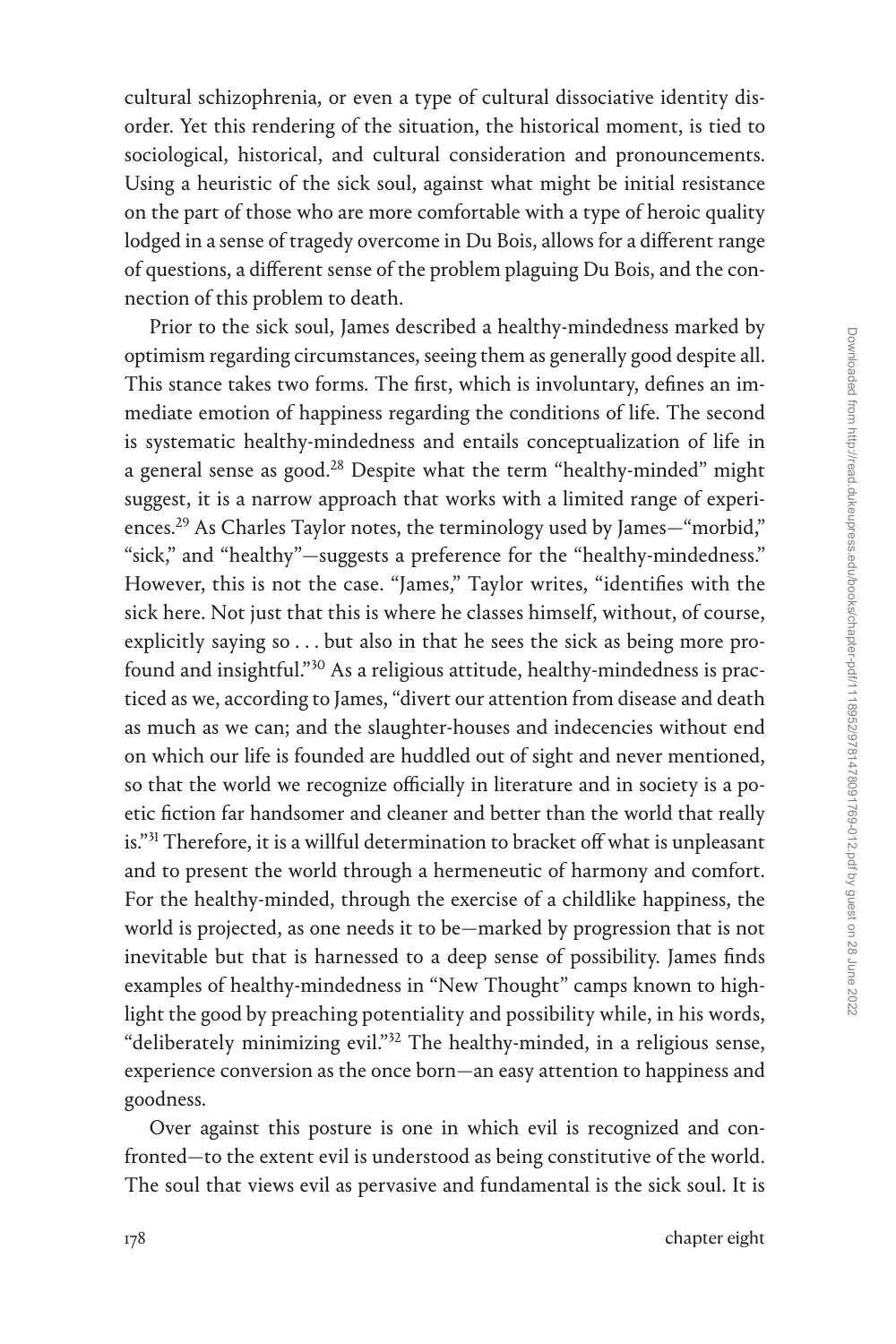sensitive to the troubling reality of the universe and our relationship to it. *In other words, it is content to be open to entanglement with and interplay between things*. And in a philosophical sense, it offers a deeper knowledge of existence as porous. Despite the tone of this description, James highlights a positive dimension to the perspective offered by the sick soul. The lucidity, a penetrating and guiding awareness, marking it is not to be dismissed and should be valued over against the "fragile fiction" embraced by the healthyminded—that is, a fiction of unity or wholeness with clear borders that mark off certain dimensions of engagement with things.<sup>33</sup> (Think in terms of my depiction in earlier chapters of theistic approaches meant to close off naming-things.) The sick soul, unlike the more restricted view of the healthy-minded, probes the world and recognizes that "the self is a battle-ground."<sup>[34](#page--1-0)</sup> Still, this is no reason to turn away and take an easier path. "Let us not simply cry out, in spite of all appearance," cautions James, "'Hurrah for the Universe!—God's in Heaven, all's right with the world.' Let us see rather whether pity, pain, and fear, and the sentiment of human helplessness may not open a profounder view and put into our hands a more complicated key to the meaning of the situation."<sup>35</sup> Framed in terms of the individual and her contact with the world, the healthy-minded seeks a sustainable happiness in the face of its contradiction, while the sick soul finds no benefit in such a delusion and does not seek a "higher unity."[36](#page--1-0) The sick soul knows, in James's words, "back of everything is the great specter of universal death." What appears good is equally and quickly matched by its negation.<sup>37</sup>

This is not to suggest sick souls are without the possibility of conversion of a turn toward closure desired. Those deeply sensitive to a world of suffering can be twice born, that is, they can change to a different perspective on engagement with the world—one marked by consciousness affording new consideration of the good and happiness as bound to fixity outside "penetration" by the Divine. However, conversion is a mere possibility not a probability, because the sick soul need not surrender or collapse in the face of misery.<sup>38</sup> As James remarks, some will not be converted because they are never so "exhausted with the struggle of the sick soul" that they give up in the face of crisis.<sup>39</sup> Some have, James proclaims, "drunk too deeply of the cup of bitterness ever to forget its taste.["40](#page--1-0) Furthermore, there is an extreme pessimism that can prevent conversion due to a "pathological melancholy.["41](#page--1-0) This is a psychological sense of loss blocking optimism, whereby "the subject of melancholy is forced in spite of himself to ignore that of all good whatever. For him it may no longer have the least reality.["42](#page--1-0)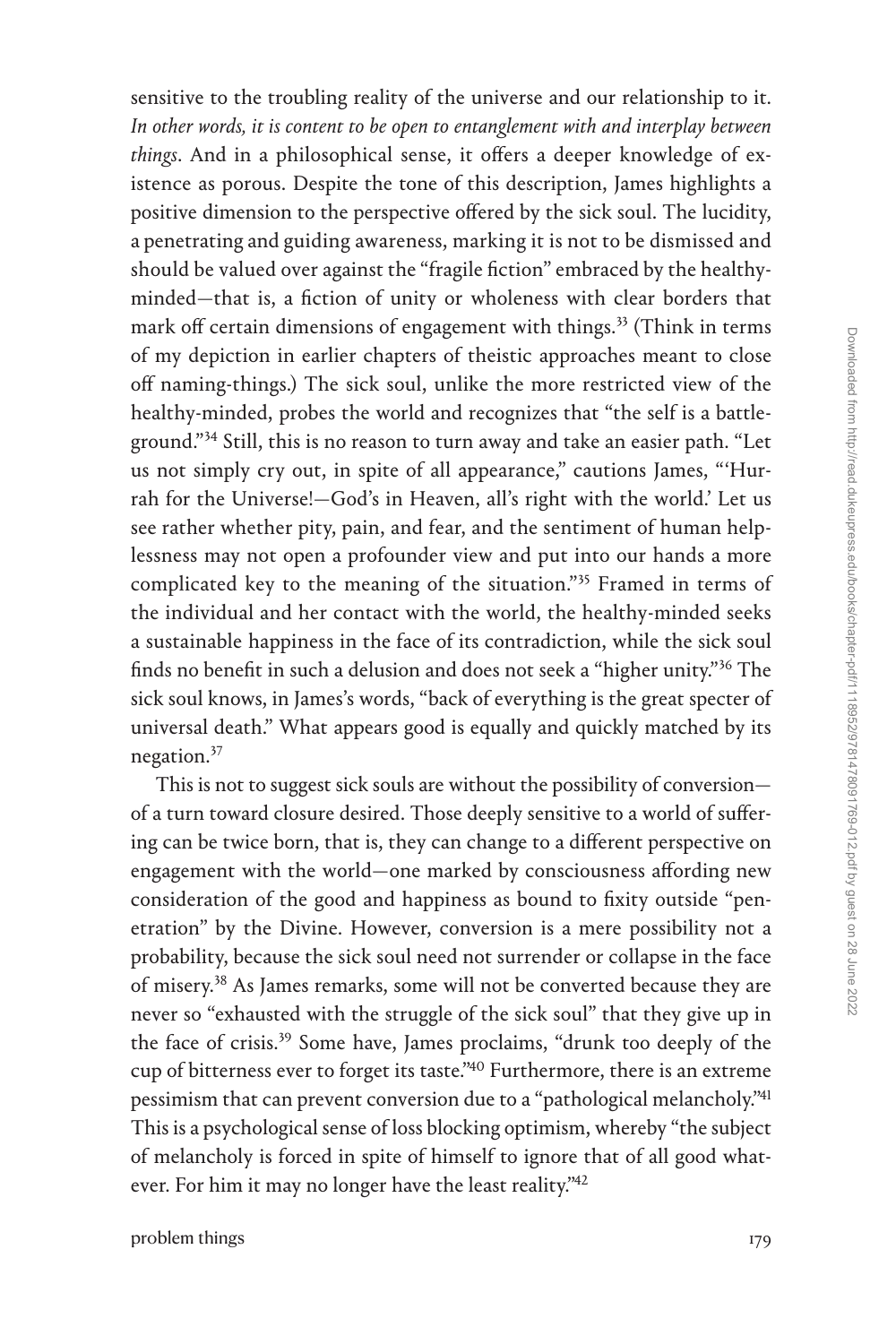The sick soul as a heuristic sheds light on the problem soul, but the two are far from identical. For example, while James speaks of figures such as Tolstoy living in a universe "two stories deep," by which he means a response to and interplay with the universe that entails embrace of good within the shadow of a persistent sadness, the moralist-absurdist tendencies of Du Bois suggest even this stance as a surrender to illusion and a denial of the persistent effect of disregard that overwhelms all else. As witness to this, one need only call to mind the figure John, found in chapter 13 of *Souls*, who returns home from college with lucidity regarding the plight of African Americans, only to be met by a persistent disregard from whites and resistance from his community, which selects religious delusion over mature analysis and confrontation. In the end, neither his lucidity nor the religious *encasement* chosen by the African American community provides protection from the racial dynamics in the town[.43](#page--1-0)

For James, religious conversion, as one way of addressing the sick soul, involves a binding of the once "divided self"—a resolution, we might say, of doubleness, through the centrality of certain ideals once neglected.<sup>44</sup> If conversion is substantial resolution—wholeness away from openness—*Souls* rejects its likelihood. Instead, Du Bois proclaims that the two warring ideals defining double-consciousness never merge successfully; a truer self never develops, but instead a "longing," a "wish" for meaning as wholeness, might endure. There is a clear goal—"to be a co-worker in the kingdom of culture, to escape both death and isolation"—but it remains unfulfilled in that openness, the porous nature of things, prevents such escape—always life *and* death.[45](#page--1-0)

The problem-soul posture shares with the sick-soul personality a vision of the world that lacks easy comfort vis-à-vis distinction and boundaries between things, and this way attention to James helps to clarify the perception of the world as marked by racial disregard Du Bois seeks to highlight through the problem soul. This positioning against the world in and of itself has not fostered a negative response in that for critics such as Cornel West proper perspective does not involve denial of the tragic quality of life. To the contrary, it is vital; however, what West finds missing is a creative tension between the tragic and the comic. Du Bois's perception of the human condition is lacking because he does not consider sufficiently the current context in which even "ultimate purpose and objective order" are called into question, and he does not fully grasp what West calls the "sheer absurdity of the human condition.["46](#page--1-0) West assumes a type of fatalism in Du Bois stemming in part from his failure to engage adequately—instead of paternalistically and dismissively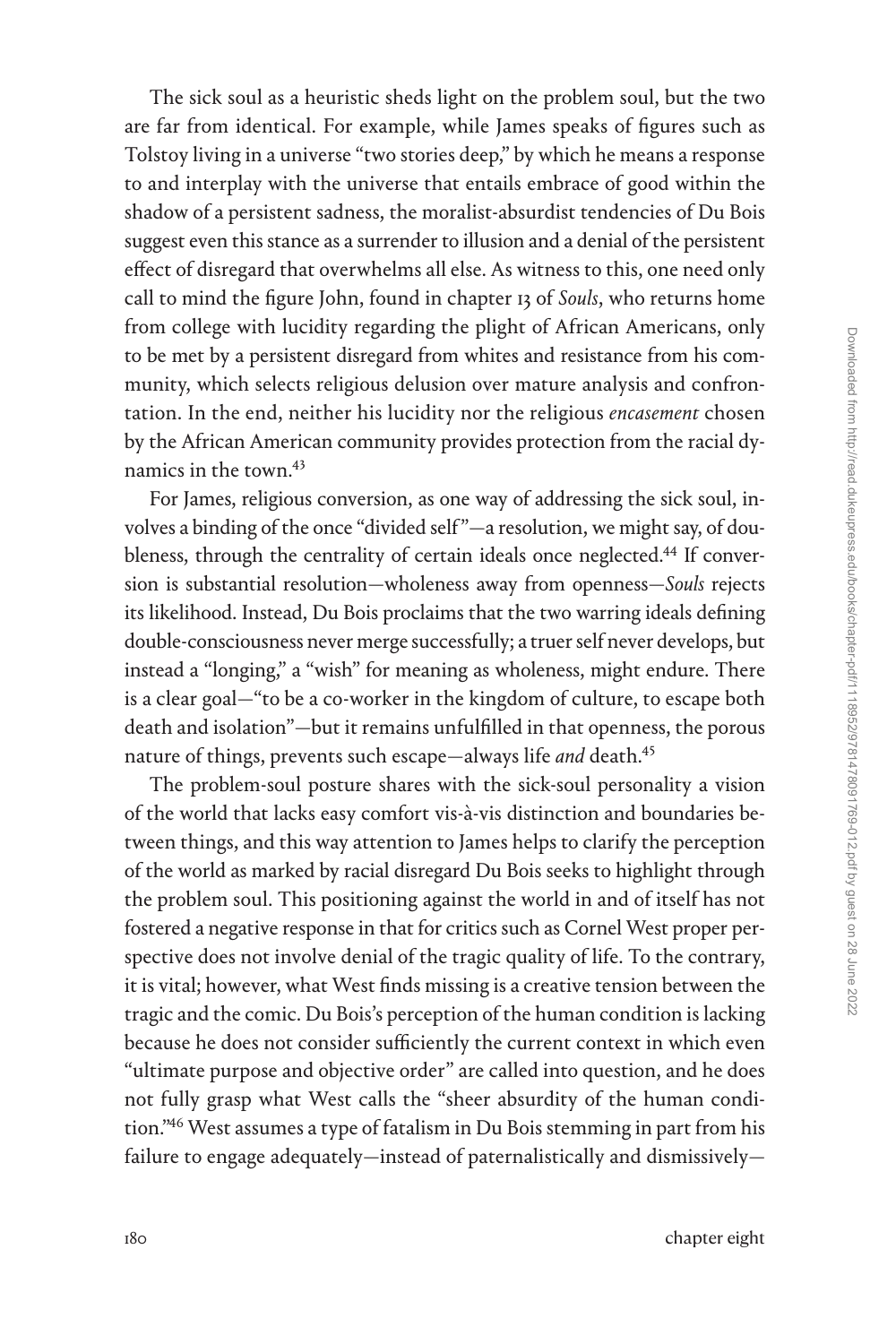the life and resource of the larger African American community. He is outside the circle of concern, so to speak, and therefore lacks a robust safeguard. Without "ritual, cushioned by community or sustained by art," West cautions, "we are urged toward suicide or madness.["47](#page--1-0) Yet this community is not foreign to Du Bois. More to the point, however, this "community," complete with the resources West names, has also produced redemptive-suffering models of response to the absurdity of life that challenge persistent struggle and instead promote a radical sense of the future that easily sacrifices the present and "kills," so to speak, the possibility of a robust anthropology by diminishing human responsibility and accountability in the world as well as by giving misery high status. The ritual and artistic expression within African American communities, as Du Bois knows, is not always inclined toward self-care and collective advancement.

On closer inspection, the underlying issue for West seems not a lack of attention to the absurdity of the world—or a disciplined diagnosis of the historical moment. Instead, he challenges what he perceives as Du Bois's failure to find comfort and resolution within the collective life of the "least of these.["48](#page--1-0) Du Bois, if one ignores changes to his thinking and reflects only on his early work, appears elitist and "exceptionalist" in orientation, and this "inability to immerse himself fully in the rich cultural currents of black everyday life" constitutes the issue because without this immersion a sense of the tragicomic quality of life is impossible to grasp.<sup>49</sup> Hence, reflecting on his early thinking in isolation, a turn to classical education was betrayed by the theory of the talented tenth; economic inclusion was marred by the tenacious nature of white supremacy; cultural production as Du Bois presented it within his early career failed to do more than offer an apology for African American genius; and political participation was short-circuited by an Enlightenment worldview championing yet another form of elitism as the "impulsive and irrational masses" were guided into public life by their superiors.<sup>50</sup>

I argue, however, that the cultural world of "everyday" interactions is not foreign to Du Bois and that the elitism critiqued by West is later challenged by Du Bois himself; the difference with West is Du Bois's unwillingness to see in this resource a sustainable aid.<sup>51</sup> This disagreement notwithstanding, even limited attention to West's critique points in the direction of the sensibility I want to highlight. While not framing absurdity in the moralist-absurdist manner I have in mind, West does promote implicitly the utility of this vocabulary in connection to Du Bois's perspective in *Souls*.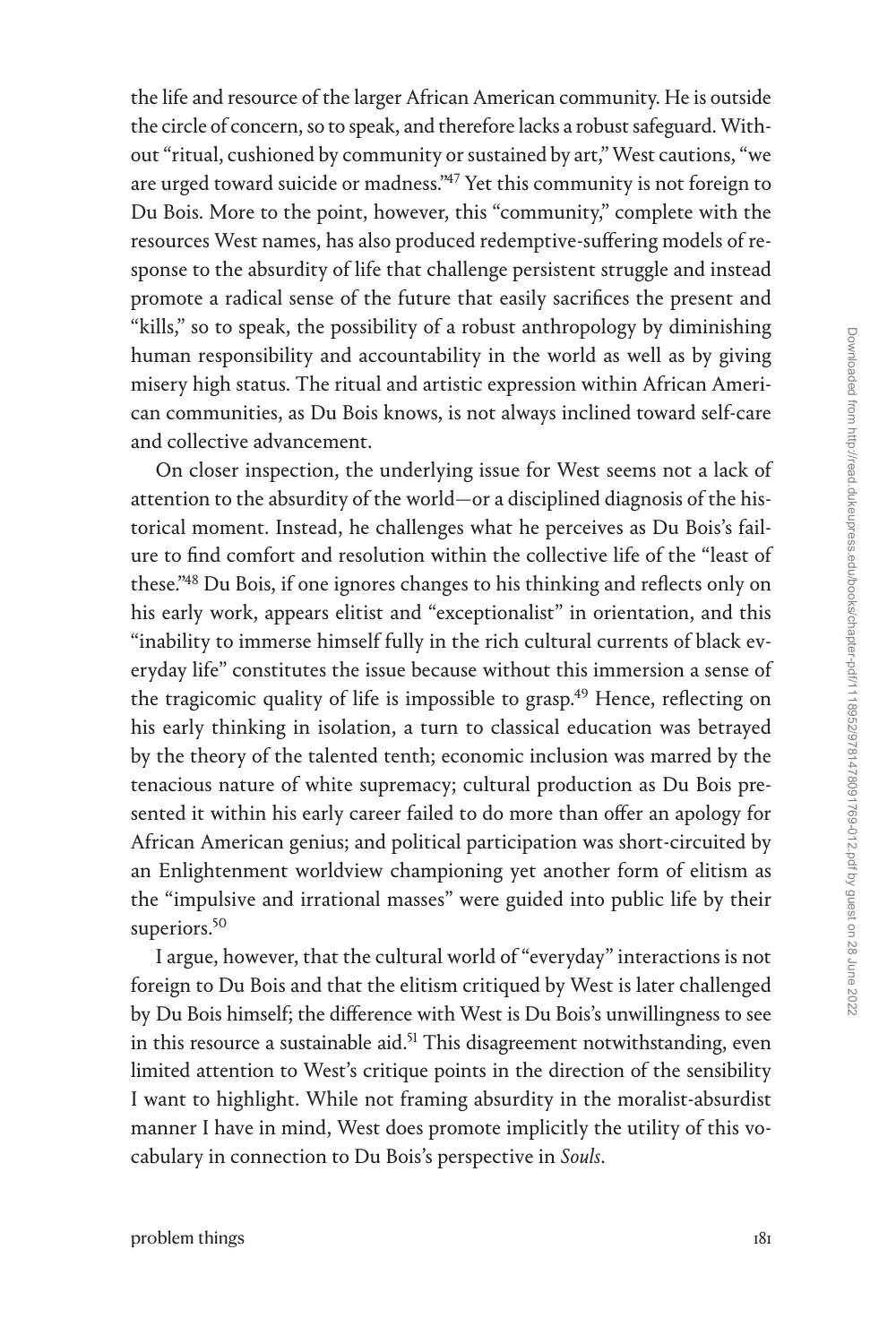## Problem Soul

Consideration of the Negro problem, particularly in theological terms, entails a sense of hope funneled through faith in cosmic assistance, while the problem soul connotes "a hope not hopeless but unhopeful."<sup>52</sup> Du Bois mentions this unhopeful posture in relationship to death as physical demise, but it is just as applicable to the depth of disregard—or ontological irrelevance also marking encounter with the cultural climate associated with the world.<sup>53</sup> To be unhopeful within this cultural climate raises the question of pain and suffering, but not as a matter of theodicy. Rather, the problem-soul posture rejects grand unity of purpose, and this entails a stance much more in line with a Camusian sense of struggle (as interplay) and life without appeal. Paul Taylor points toward this sense of struggle without resolution in Du Bois prior to his departure for Ghana: "Du Bois offered to a friend what we might take as his final assessment of the prospects of social justice. 'Chin up and fight on,' Du Bois says, 'but realize that American Negroes can't win.'["54](#page--1-0) Sharing West's desire to avoid passivity or fatalism, Taylor makes an effort to recast this statement not as a general denouncement of struggle as having a useful outcome; rather, he reads it as an endorsement of pan-African striving for justice as opposed to the more geographically limited push for civil rights in the United States. Taylor argues, yes, Du Bois says *American* Negroes can't win, but he doesn't say Negroes (as a global population) can't win. The more expansive framing of the global African American community involves rejection of America as the standard and embrace of pan-African allegiances—a different type of interplay to be sure.<sup>55</sup>

Beside the mode of revision offered by Paul Taylor, melancholy as response to loss is a manner in which some have attempted to capture the tone of Du Bois's diagnosis.<sup>56</sup> Jonathan Flatley, for whom it can be a positive, argues melancholy is produced for Du Bois through white supremacy. Flatley discusses melancholia in relationship to Du Bois as a means of disclosure—a look into the sources of melancholia thereby producing a historical sense of the source of loss and an interest in the world. Yet I am not convinced this is the best way to frame the problem soul. What would constitute the prior thing, an initial situation, against which the new situation is measured? Loss involves a change in posture, mood, and perception of experience premised on something desired and once present, now gone and therefore mourned. What Du Bois articulates has little if anything to do with properly or improperly addressing loss.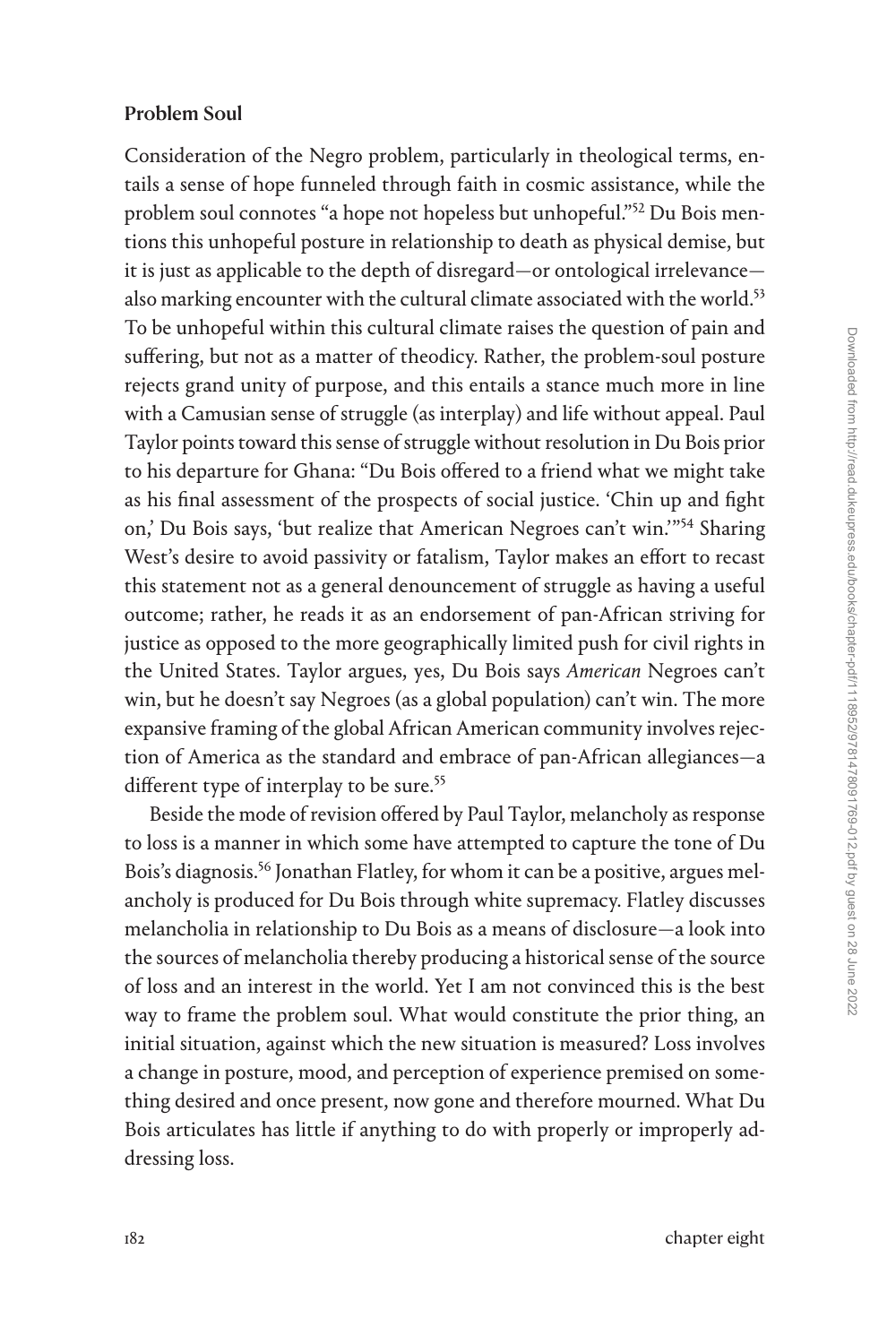If anything, the African American is culturally constituted by a mode of misplaced nostalgia, consistent with the manner in which Camus captures U.S. self-understanding more broadly. As such, African Americans, at least as culturally or discursively constructed, are without a capacity for loss. The assumed sense of longing or loss is better described as existential disruption—affective, geographical, and physical ramifications tied to the failure of Reconstruction. Du Bois does not point to an original moment of wholeness, a location once beyond the grasp of racial disregard, a space set aside and set apart. No, he poses the question of unendingly warring identities within a cultural climate of violent difference, shaped by a vivid awareness of absurdity, akin to this consideration marking out naming-things set apart as thing-things: What do things of history lose or gain?

It is true the spirituals, or sorrow songs, as Du Bois names them, hint at what may be thought of as a sense of longing. Of course, there is individual loss through the tactics of white supremacy and Jim Crow, but even this is not connected to a remembered past of equality in the United States that is longed for. Jim Crow over against enslavement produces not melancholy but a deep sense of racial disregard as already and always, speaking not to loss but to the overwhelming presence of white supremacy impinging on every dimension of collective life. Furthermore, religious melancholy, as James defines lost meaning, does not apply either. Melancholy as a mode of personal sin or as fear generated by the radical evil marking the world as lacking grand significance and devoid of meaning—presented in a "modern style," as Charles Taylor frames it—does no better a job of capturing the sensibility of the problem soul.<sup>57</sup> These two—personal sin and fear—suggest longing for an alternate, a different relationship to the world that is missing but plausible. This is more consistent with what was said in the second chapter regarding Yates's reading of Bakhtin through a Christian theological hermeneutic which privileged (over against degradation as Bakhtin understands it) wholeness and boundaries. Yet by means of the posture known as the problem soul, personal sin is moot, and fear is an intimate dimension of disregard. There is no ritualization of loss and no effort to end openness.<sup>58</sup> Available to the problem soul are only thought and habits of revolt without resolution—a resolve only to recognize the absurdity of encounter with the world—while maintaining an interplay with/between things.

Charles Long might be said to come closest to offering a useful way to position Du Bois in relationship to melancholia. In his 1975 William James Lecture, Long reflects on *Varieties* and questions the ability of James's "once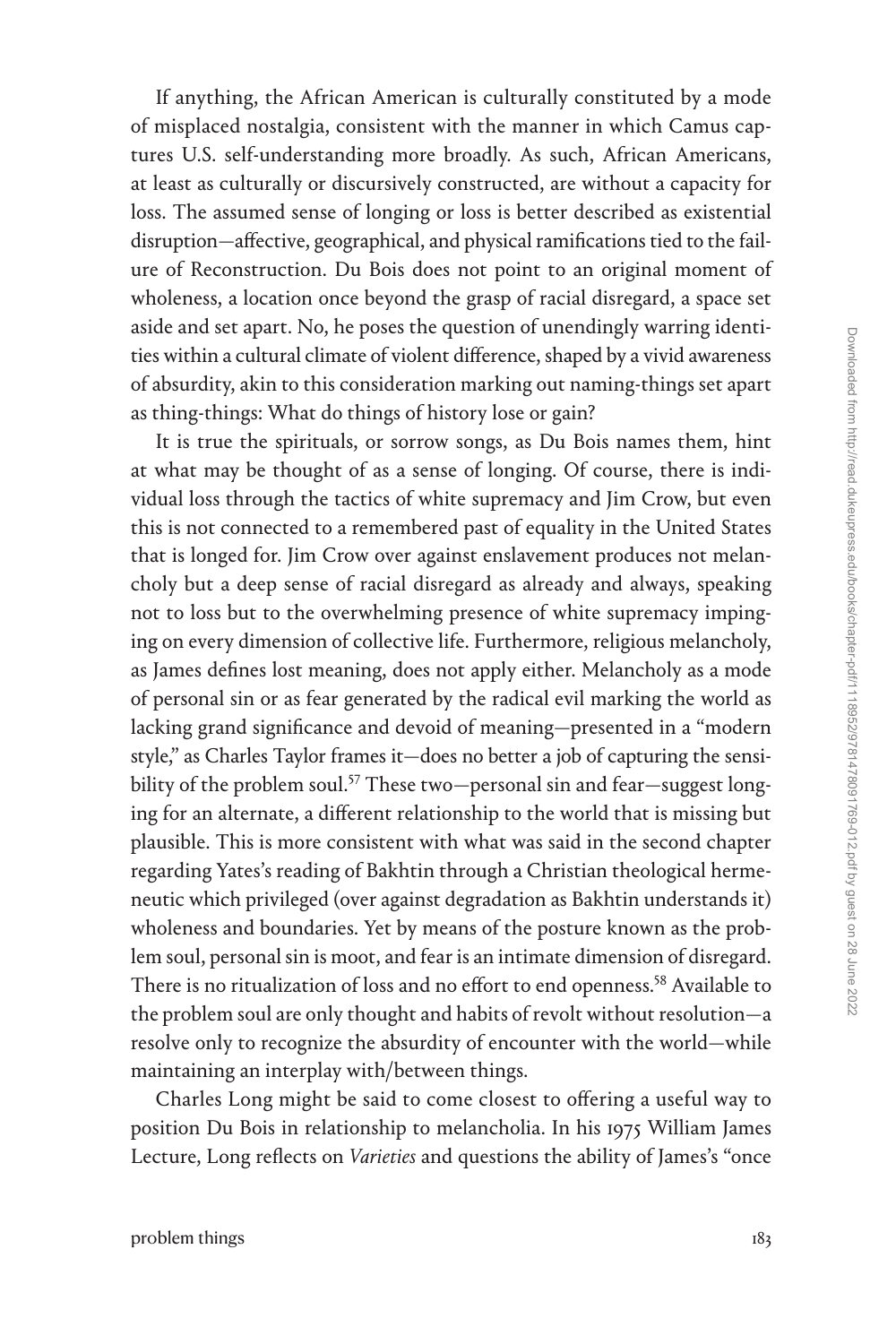born" and "twice born" framework to, as he puts it, bear "the weight of the cultural experiences of the Americas, much less the experience of humankind.["59](#page--1-0) The values and meanings accorded life within a context of racial disregard require recognition of a different source for the "twice born" soul. It is this different source Long means to address through his discussion of the negative element of religious experience. Moreover, through religious experience the oppressed push back toward "primordial experience and histories" that critique modernity and its metaphysical categories used to re-create the "other." This second creation, or reinvention, is for Long what Du Bois intends by double-consciousness.

Furthermore, unlike the dread experienced by James and his father, the dread Du Bois chronicles in the essay "On the Faith of the Fathers" might be said to involve reevaluation of, or better yet, the compromised stability of this second creation opening the possibility of a prior meaning—as the persistent separateness of conflicting identities impinges[.60](#page--1-0) Religious experience within the context of a new formulation of community addresses a sense of first creation—the self prior to the logic of modern racial disregard—as a "new form of human consciousness." And the political struggles within these newly formed communities speak to the forging of space in which to exercise this new consciousness regarding openness—the porous quality of interaction.<sup>61</sup> It is a crawling back for Long, away from the second creation to a first creation—which is loss of destructive significations of identity and meaning. This loss, then, is rejection of the second creation, the modern articulation of limited metaphysical black worth.

Despite Long's modifications, a feeling of loss assumes an integrity of past experience foreign to African Americans as a consequence of antiblack racism and its structuring of discourse. Perhaps this is why the Cargo cults to which Long points entail unfulfilled resolution sought through material acquisition. The religion of the oppressed, as I read Long, offers conversion—one grounded in the historical consequences of American culture, but conversion nonetheless. Yet for Du Bois, there is no possibility of conversion; there is no salvation (i.e., a reliable end to openness and interplay), not even the type to which Long points. And as described in *Souls*, the religion of African Americans involves not a crawling back but rather an embrace of the second creation, an unwillingness to confront structures of disregard but instead a thinking theologically about second creation as a mode of theodicy resolved through address of personal sin and the mysteries of God's will. Herein closure is sought to the degree that only divine presence penetrates the naming-thing: